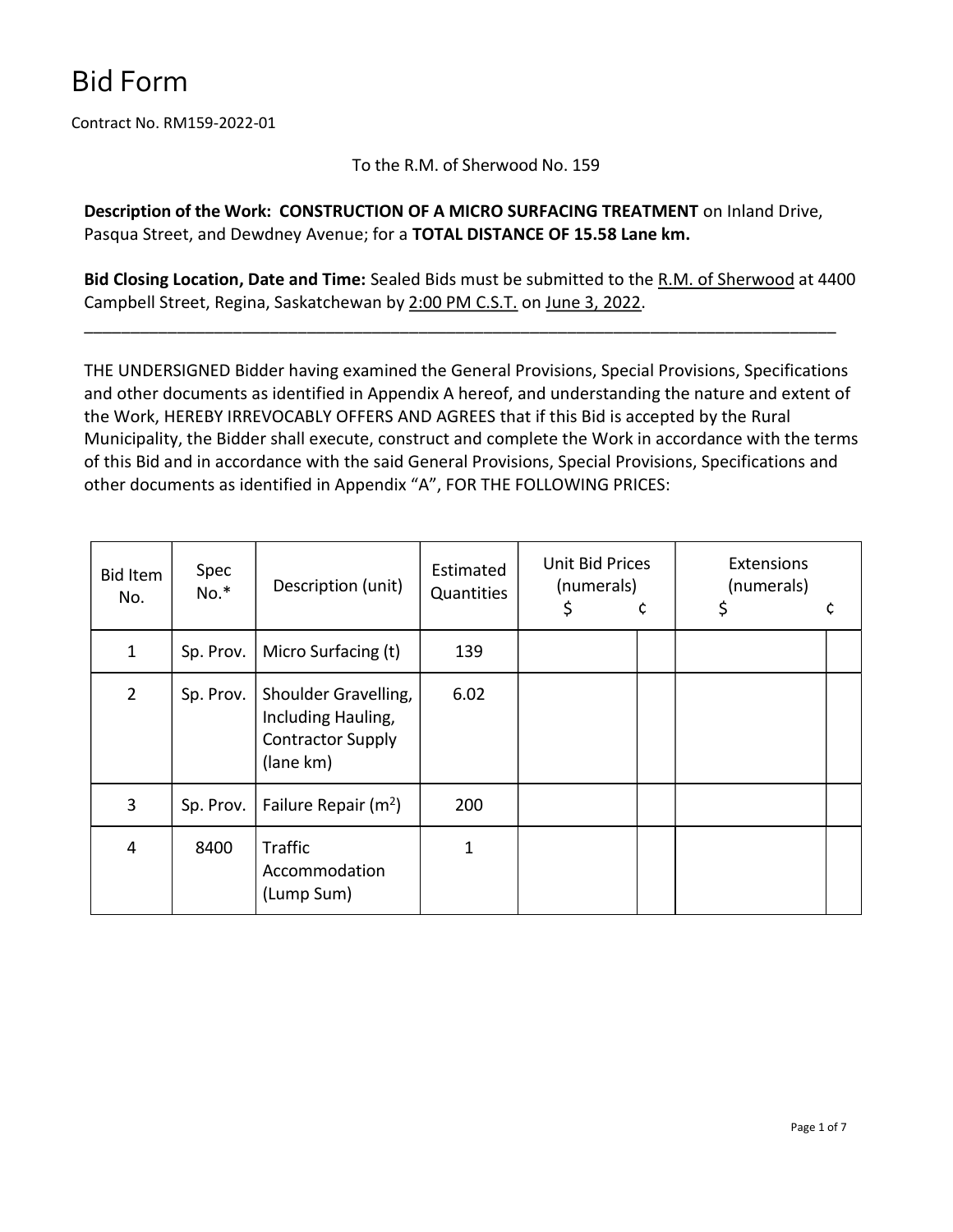Contract No. RM159-2022-01

| <b>Subtotal Amount of Bid</b><br>(Excluding Tax)                                  |  |
|-----------------------------------------------------------------------------------|--|
| Goods and Services Tax and Provincial Sales Tax = $(5% + 6%)$ X<br>(Above Amount) |  |

| Total Amount of Bid                                    |  |
|--------------------------------------------------------|--|
| (Including 5% Goods and Services Tax and 6% Provincial |  |
| Sales Tax)                                             |  |

\* Includes all Specifications referred to in the stated Specifications and Special Provisions.

The Total Amount of Bid shall include all taxes including the Goods and Services Tax and Provincial Sales Tax. No additional payment will be made above the contract unit prices to cover taxes paid by the Contractor.

THE UNDERSIGNED Bidder acknowledges it is the Bidder's sole responsibility to ensure it has received all addenda prior to submitting its Bid and that all addenda are incorporated into this Bid.

As a guarantee of good faith, THE UNDERSIGNED Bidder encloses herewith a bid bond pursuant to Subsection 1100 of the General Provisions and the Special Provisions in the amount of NOT LESS THAN FIVE PERCENT of the Total Amount of Bid (including Tax ).

This Bid is irrevocable for 60 days after the close of bidding.

Should this Bid be accepted by the Rural Municipality, THE UNDERSIGNED Bidder agrees to furnish the Performance Bond (unless otherwise stated in the Special Provisions), the Labour & Material Payment Bond (unless otherwise stated in the Special Provisions) and proof of insurance pursuant to Subsections 1200.10 and 1200.11 of the General Provisions.

Upon acceptance of the Bid by the Municipality, the Bid Form and the documents referenced in it constitute a legally enforceable agreement and supersede all previous documents, representations, negotiations or discussions. No implied terms or obligations of any kind shall arise from anything in the agreement or otherwise and the express provisions of this agreement are the only provisions and agreements upon which any rights may be founded or asserted.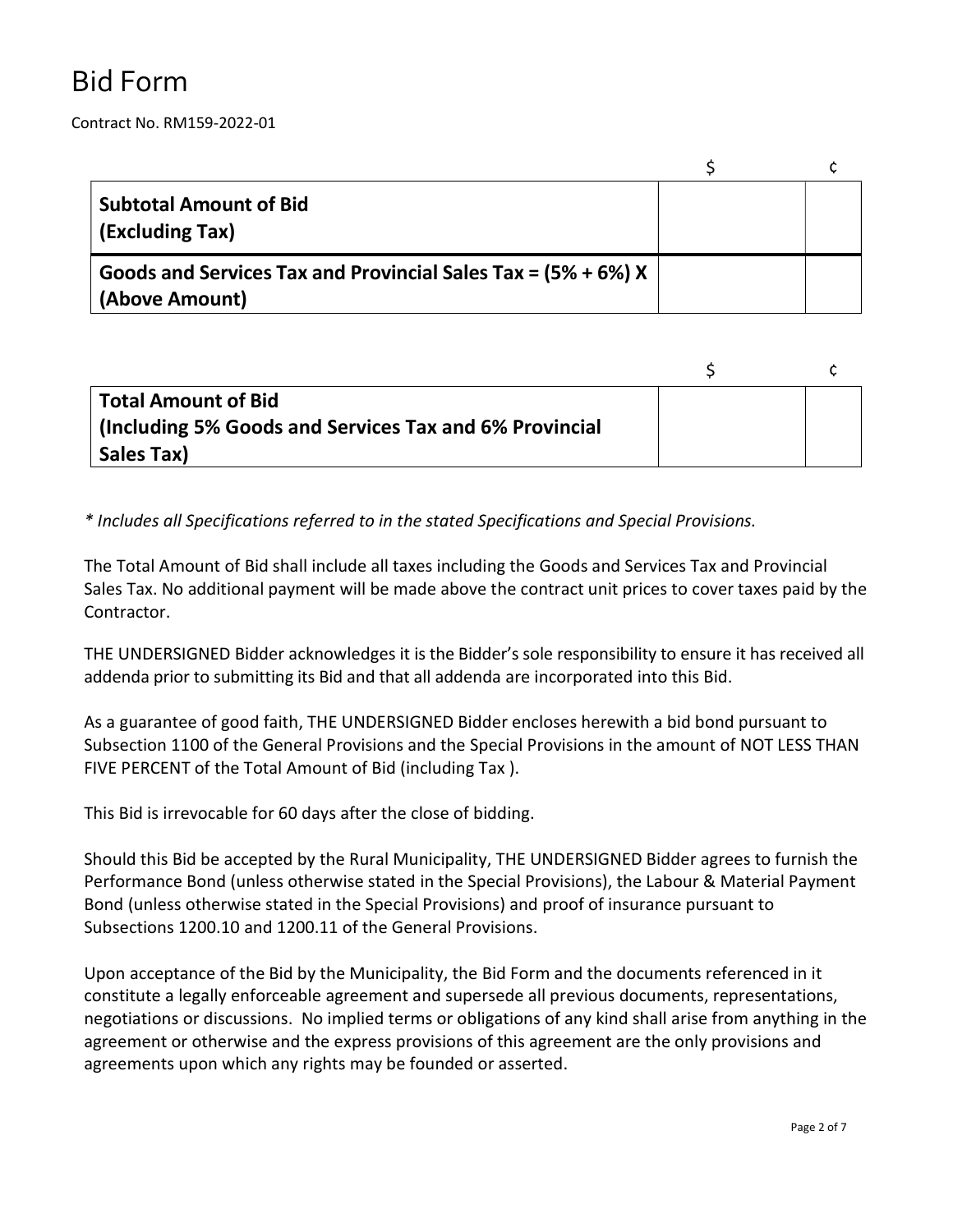Contract No. RM159-2022-01

### BIDDER'S SIGNING BLOCK

| Company Name                           | Company Address                         |
|----------------------------------------|-----------------------------------------|
|                                        |                                         |
| Print Name of Contact                  | Contact Telephone Number                |
|                                        |                                         |
| <b>Business Fax Number</b>             | <b>Business E-mail</b>                  |
|                                        |                                         |
| Signature of Authorized Representative | Print Name of Authorized Representative |

### MUNICPALITY SIGNING BLOCK

The Municipality hereby accepts the above Bid.

| To be filled out by the Municipality. Do not write in this area. |      |                |      |  |  |
|------------------------------------------------------------------|------|----------------|------|--|--|
| DATED at                                                         | this | day of         | 20 a |  |  |
|                                                                  |      |                |      |  |  |
|                                                                  |      |                |      |  |  |
| Signature of Authorized Representative                           |      | Name and Title |      |  |  |
|                                                                  |      |                |      |  |  |
| Signature of Authorized Representative                           |      | Name and Title |      |  |  |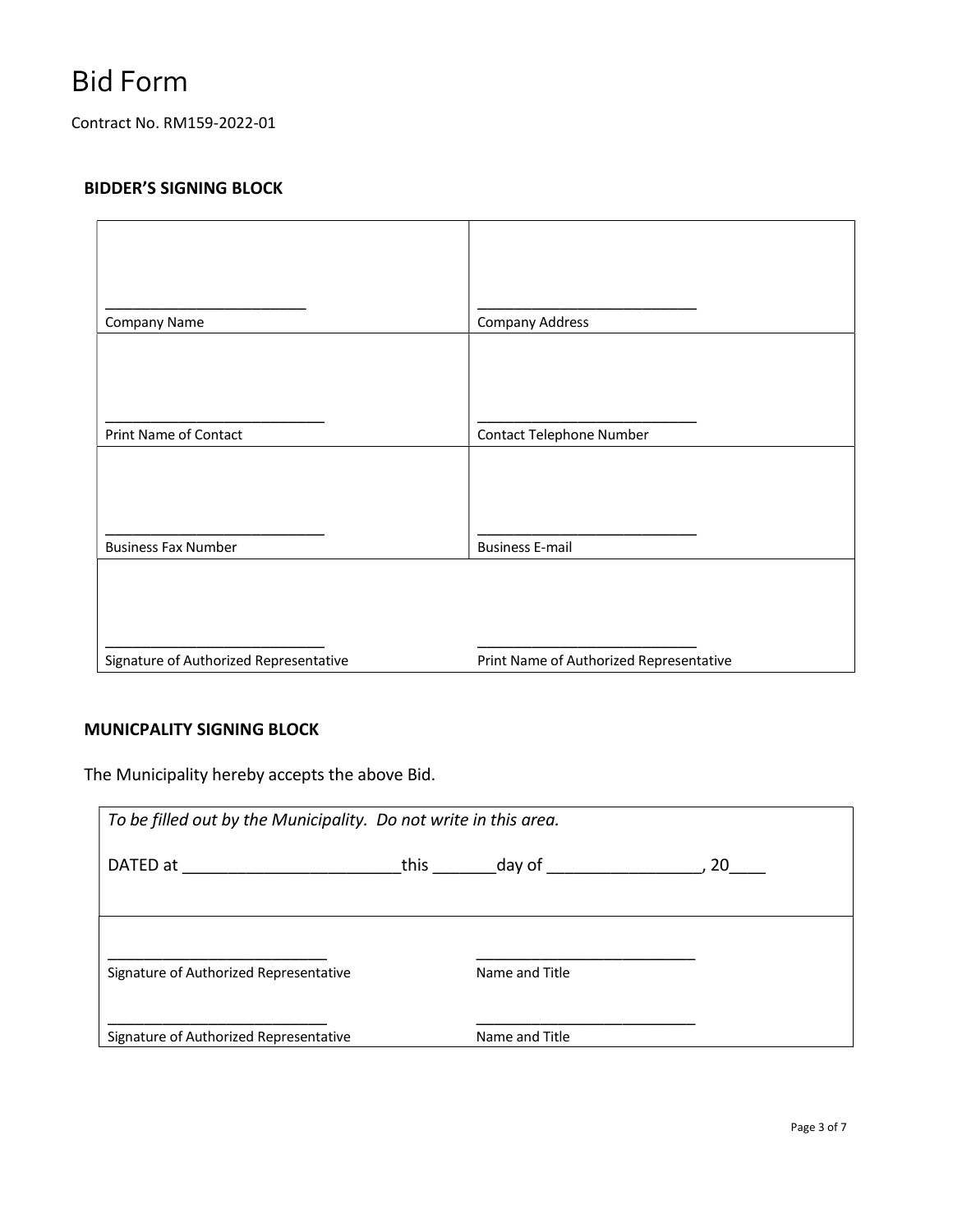Contract No. RM159-2022-01

#### APPENDIX A

| <b>Special Provisions</b>                                              |                   |
|------------------------------------------------------------------------|-------------------|
| Contractor Occupational Health & Safety Compliance Form                |                   |
| <b>CPR Insurance Requirements</b>                                      |                   |
| CPR Minimum Safety Requirements For Contractors Working on CP Property |                   |
| In Canada                                                              | Sep/10            |
| CPR Protection Of Structures Adjacent To Railroad Tracks               | Sep/01            |
| <b>CPR Environmental Incident Reporting</b>                            | Dec/10            |
| CPR Requirements For 3rd Party Projects On CP Property                 |                   |
| CPR Policy On Use Of Electronic Devices                                |                   |
| A143 Recommended Performance Guideline For Micro Surfacing             | Revised August/21 |
| - International Slurry Surfacing Association                           |                   |

#### GENERAL PROVISIONS

| 1000 | Definitions And Interpretation                   | May/21    |
|------|--------------------------------------------------|-----------|
| 1100 | <b>Bid Requirements And Conditions</b>           | Apr/20    |
| 1200 | Acceptance Of Bid And Execution Of Contract      | Apr/20    |
| 1300 | Scope Of Contract                                | Aug/01    |
| 1400 | <b>Control Of The Work</b>                       | May/21    |
| 1450 | Occupational Health And Safety                   | Sep/20    |
| 1500 | Control Of Aggregate And Aggregate Sources       | Sep/09    |
| 1510 | <b>Control Of Borrow And Borrow Sources</b>      | Sep/09    |
| 1520 | <b>Control Of Manufactured Materials</b>         | Sep/09    |
| 1600 | Legal Relations And Responsibility To The Public | Aug/ $01$ |
| 1650 | <b>Environmental Protection</b>                  | Mar/09    |
| 1700 | <b>Prosecution And Progress</b>                  | May/21    |
| 1750 | <b>Dispute Resolution</b>                        | Sep/20    |
| 1800 | <b>Measurement And Payment</b>                   | May/21    |
| 1900 | Labour, Wages, Records, And Employment           | Aug/ $01$ |

### STANDARD SPECIFICATIONS – Earth, Excavation, Haul

| 2200 Specification For Earth Excavation                   | Jan/98    |
|-----------------------------------------------------------|-----------|
| 2260 Specification For Removal Of Overburden              | Jan/98    |
| 2300 Specification For Embankments                        | Jan/98    |
| 2320 Specification For Disposal Of Surplus Rock           | Jan/98    |
| 2405 Specification For Haul On The Basis Of The Kilometre | May/06    |
| 4300 Specification For Traffic Gravel                     | Apr $/11$ |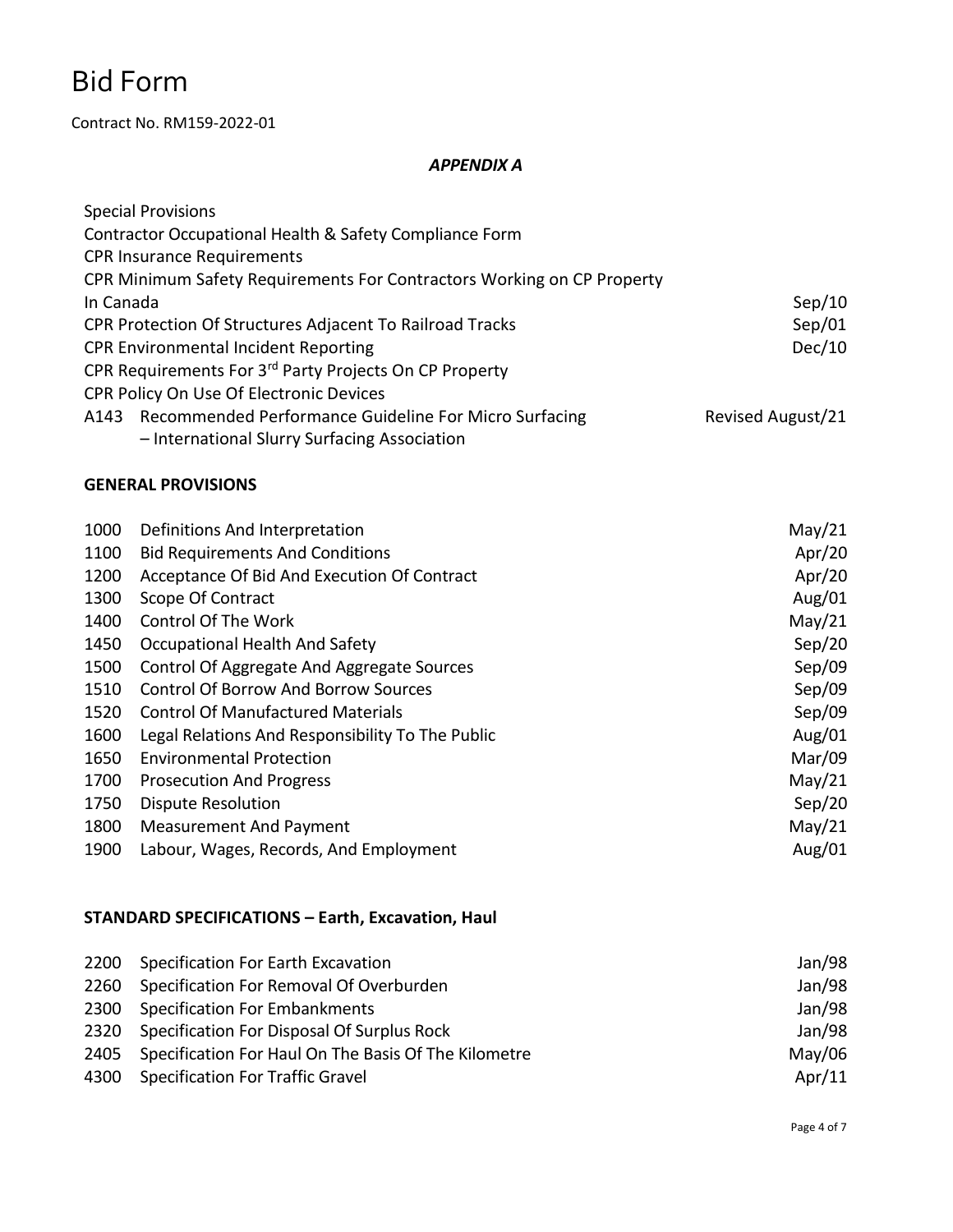Contract No. RM159-2022-01

### STANDARD SPECIFICATIONS – Aggregates

| 3200           | Specification For Processing Aggregate                                | Nov/10      |
|----------------|-----------------------------------------------------------------------|-------------|
| 3600           | <b>Specification For Stockpiling Aggregates</b>                       | Sep/09      |
|                | <b>STANDARD SPECIFICATIONS - Asphalts</b>                             |             |
| 4000           | Specification For Asphalt Prime, Tack And Flush Coat                  | Jul/07      |
| 4100           | Specification For Asphalt Concrete                                    | Aug/03      |
|                | <b>STANDARD SPECIFICATIONS - Seals, Traffic Gravel</b>                |             |
| 4300           | <b>Specification For Traffic Gravel</b>                               | Apr/11      |
|                | <b>STANDARD SPECIFICATIONS - Contract Obligations</b>                 |             |
| 8100           | Specification For Specified Completion Date                           | May/21      |
| 8400           | Specification For Traffic Accommodation                               | Sep/20      |
| 8600           | Specification For The Ordering And Handling Of Asphalt                | Jun/16      |
| 8610           | Specification For The Ordering And Handling Of Anti-Stripping Agents  | Sep/05      |
| 8700           | <b>Specification For Mobilization</b>                                 | May/16      |
|                | <b>STANDARD TEST PROCEDURES - Sampling</b>                            |             |
| <b>STP 101</b> | <b>Summary Schedule Construction Materials</b>                        | May/93      |
| <b>STP 102</b> | <b>Sampling Asphalt Materials</b>                                     | Jan/00      |
| <b>STP 103</b> | <b>Sampling Asphalt Mixes</b>                                         | Mar/93      |
| <b>STP 105</b> | Sampling Fine And Coarse Aggregates                                   | Apr/01      |
|                | <b>STANDARD TEST PROCEDURES - Asphalt Cements &amp; Asphalt Mixes</b> |             |
| STP 201-5      | Penetration                                                           | Apr/00      |
| STP 203-20     | <b>Distributor Application Rate</b>                                   | May/05      |
| STP 204-1      | Moisture Content By Oven Drying                                       | May/93      |
| STP 204-4      | Sieve Analysis                                                        | Apr/96      |
| STP 204-5      | Asphalt Concrete Samples Obtained By Coring                           | Dec/94      |
| STP 204-6      | Density-In-Place By Nuclear Gauge                                     | May/02      |
| STP 204-7      | Asphalt Content By Bulk Measurement                                   | Oct/93      |
| STP 204-8      | <b>Preparation Of Marshall Compaction Specimens</b>                   | Mar/92      |
| STP 204-9      | Theoretical Maximum Specific Gravity                                  | Nov/95      |
| STP 204-10     | <b>Marshall Mix Design</b>                                            | Mar/93      |
|                |                                                                       | Page 5 of 7 |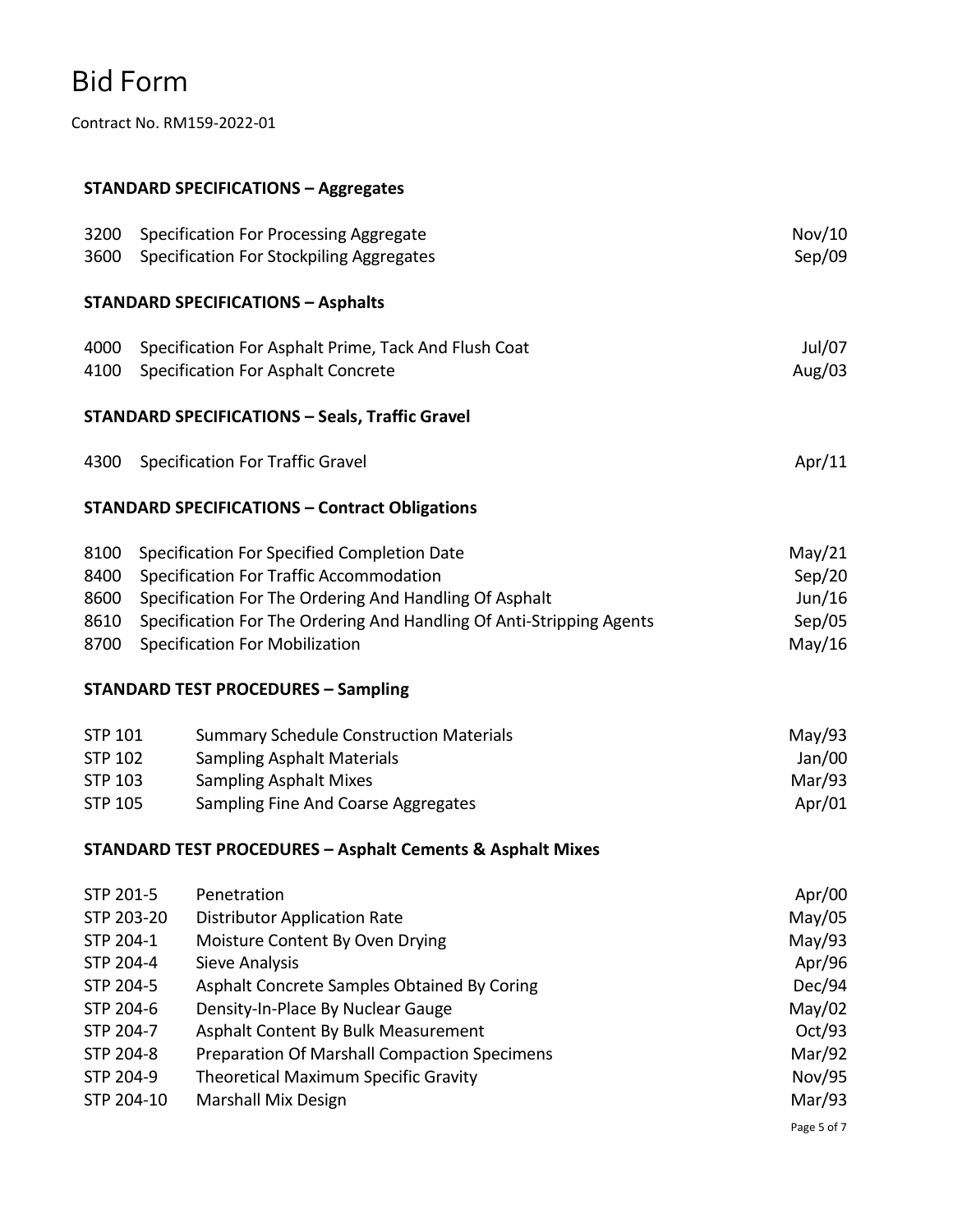#### Contract No. RM159-2022-01

| STP 204-11 | Marshall Stability And Flow                                    | Apr/92 |
|------------|----------------------------------------------------------------|--------|
| STP 204-15 | <b>Stripping Potential</b>                                     | Jul/00 |
| STP 204-16 | <b>Stripping Potential For Seal Coat Aggregates</b>            | Feb/12 |
| STP 204-19 | Asphalt Film Thickness Determination                           | Mar/01 |
| STP 204-21 | <b>Density And Void Characteristics</b>                        | Dec/00 |
| STP 204-22 | <b>Retained Marshall Stability</b>                             | Mar/93 |
| STP 204-23 | <b>Extraction And Moisture Correction</b>                      | Sep/96 |
| STP 204-25 | Abson Recovery Of Asphalt                                      | Mar/93 |
| STP 204-26 | Correlation Of Nuclear Gauge Density & Laboratory Core Density | May/03 |
| STP 204-27 | Asphalt Content By Ignition Oven Method                        | Sep/03 |

### STANDARD TEST PROCEDURES – Aggregates/Blender

| STP 206-1   | Sieve Analysis                                     | Mar/93    |
|-------------|----------------------------------------------------|-----------|
| STP 206-3   | Moisture By Oven Drying                            | May/93    |
| STP 206-5   | Sand Equivalent                                    | May/93    |
| STP 206-7.1 | Specific Gravity - Bulk, Apparent Fine Aggregates  | Feb/94    |
| STP 206-7.2 | Specific Gravity - Bulk, Apparent Coarse Aggregate | May/93    |
| STP 206-9   | Lightweight Pieces In Aggregate                    | Mar/94    |
| STP 206-14  | Percent Of Fractured Faces In Aggregate            | Aug/ $00$ |
| STP 206-15  | Clay Lumps And Friable Particles In Aggregate      | May/93    |

#### SPECIFICATIONS FOR MANUFACTURED MATERIALS

| SMM 101        | <b>Asphalt Cements</b>                                                | Sep/00 |
|----------------|-----------------------------------------------------------------------|--------|
| SMM 102-1      | Cutback Asphalt - Slow Curing Grades                                  | Aug/00 |
| SMM 102-2      | Cutback Asphalt - Medium Curing Grades                                | Mar/15 |
|                | SMM 103-1.3 Emulsified Asphalt - Anionic Slow Setting Grades          | May/01 |
|                | SMM 103-3.1 Emulsified Asphalt - High Float Sealing Grades            | Aug/00 |
|                | SMM 103-3.2 Emulsified Asphalt - High Float Mixing Grades             | Dec/06 |
| <b>SMM 104</b> | Purchase Of Asphalt – General Provisions For Asphalt Supply Contracts | Jan/16 |

#### CUSTOM PLANS

| RM159-2022-01-01 | Location Plan                 |
|------------------|-------------------------------|
| RM159-2022-01-02 | <b>Typical Cross Sections</b> |
| RM159-2022-01-03 | <b>Schedule of Quantities</b> |